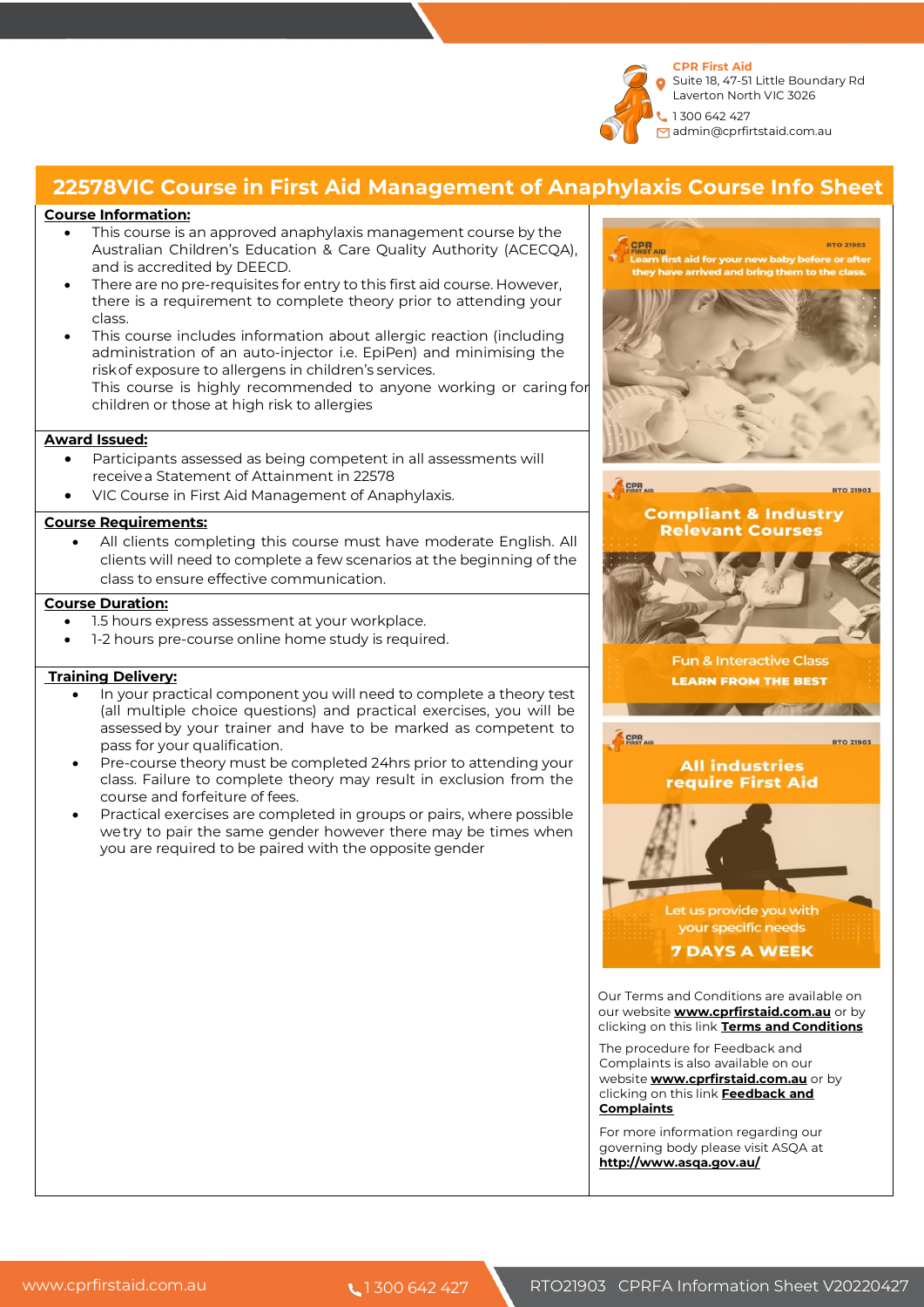

# **VU21800 - Provide first aid management of Anaphylaxis**

## **Essential Skills (Practical Session)**

- Reassure the casualty in a caring and calm manner and make them comfortable using available resources
- Apply first aid treatment for mild to moderate allergic reactions and anaphylaxis
- Position the casualty in an appropriate position for treatment, in accordance with the ASCIA Action Plan for Anaphylaxis
- Administer an adrenaline autoinjector correctly and promptly
- Convey casualty's details to emergency services accurately
- Complete incident/injury report forms

## **Essential Knowledge (Online Theory & Practical Session)**

- The triggers/allergens which cause allergic reactions
- First aid principles and procedures, including bringing medication to the casualty rather than moving them (unless it is necessary to remove them from an immediate danger, such as a beehive)
- ARC Basic Life Support Flowchart information
- If there is uncertainty, administer adrenaline as a priority before any other medications (e.g. Asthma reliever medication), as per ASCIA Action Plan for Anaphylaxis
- Anaphylaxis emergency response procedures for the workplace
- Requirements for replacement of the adrenaline autoinjector
- Documentation requirements
- Refresher training requirements for those undertaking this unit
- The signs and symptoms associated with both mild to moderate allergic reactions and severe allergic reactions(anaphylaxis) and how to distinguish between them

# **VU21801 - Develop risk minimisation and risk management strategies for Anaphylaxis**

## **Essential Skills (Practical Session)**

- Conduct a risk assessment and rate potential risks
- Work cooperatively with others
- Communicate effectively with a range of stakeholders
- Use high level literacy and numeracy skills as required to read, interpret, address and communicate guidelines, protocols and reporting requirements